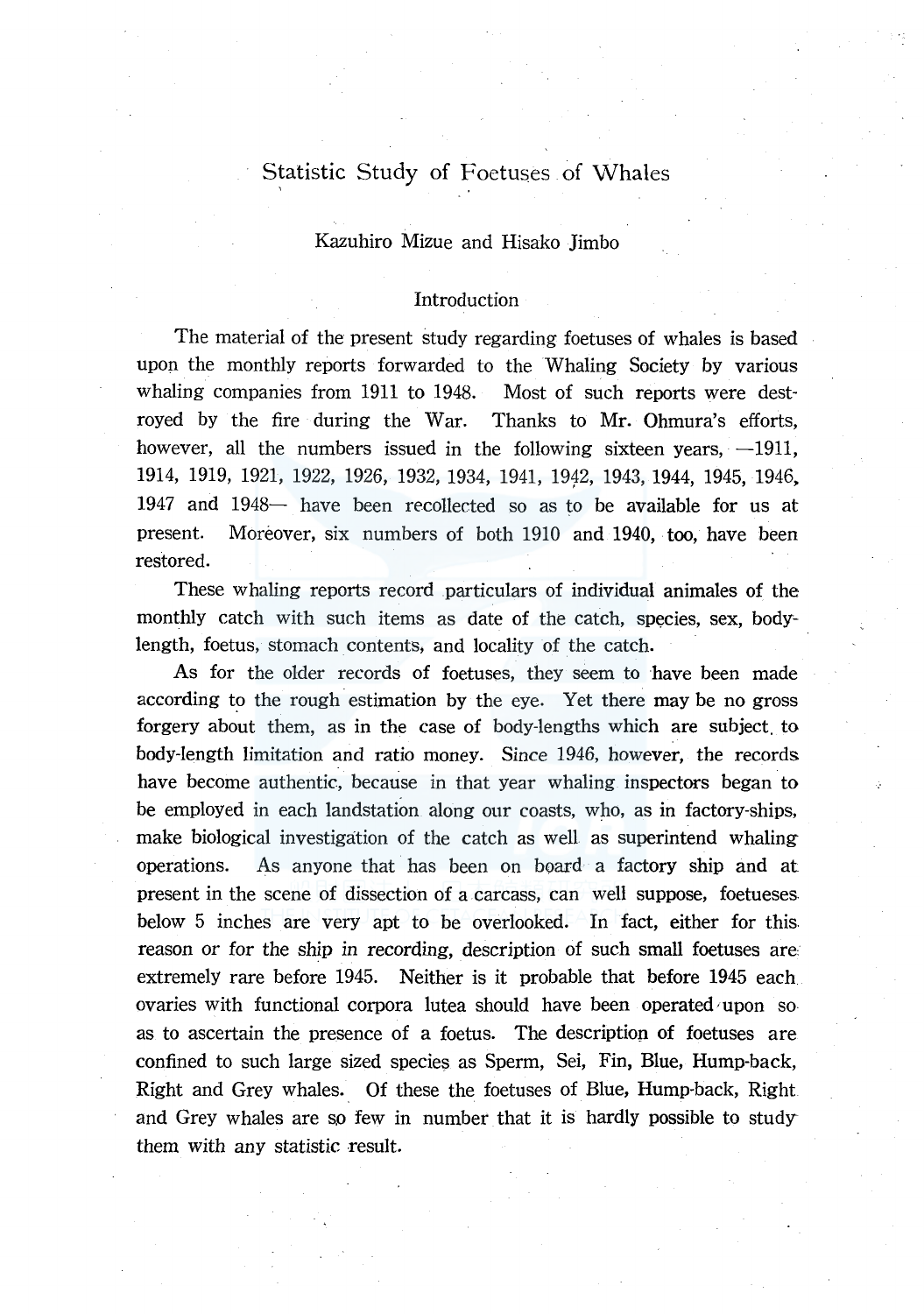### 120 Statistic Study of Foetuses of Whales

### Sex Ratio

As for Sperm whales, the ratio of males and females are 46.2% and 53.8% respectively : so it is roughly half and half. Since early days it has been said of Sperm whales, which have the habit of forming Harem, that females greatly outnumber males. This is by no means correct. According to the sex ratio of foetus of the same species, females slightly outnumber males, but this relation is quite reversed in the sex ratio of the caught whale. (males are  $52.4\%$ , females are  $47.6\%$ ).

The sex ratio of the foetuses of Sei whales is 45.5% and 54.5%, showing · the ratio of either sex is almost the same. This relation is not changed in the sex ratio of the caught whale. (males are 49.0%, females 51.0%)

| $\overline{\text{Spe}}$ .<br>cies |                  |                  | Foetus of Fin    |                         | Foetus of Sei    |                 |                |                | Foetus of Sperm |                |                |       |
|-----------------------------------|------------------|------------------|------------------|-------------------------|------------------|-----------------|----------------|----------------|-----------------|----------------|----------------|-------|
| Year                              | Male             | Female           | Unkn-<br>own     | Total                   | Male             | Female          | Unkn-<br>own   | Total          | Male            | Female         | Unkn-<br>own   | Total |
| 1910                              | $\bf{0}$         | $\mathbf 0$      | $\cdot 0$        | $\bf{0}$                | 1                | $\mathbf{1}$    | $\bf{0}$       | $\overline{c}$ | $\mathbf{1}$    | 5              | $\mathbf{0}$   | 6     |
| 1911                              | $\cdot$ 1        | $\bf{0}$         | $\theta$         | 1                       | $\overline{2}$   | $2\overline{a}$ | 1              | 5              | 3               | 3              | 1              | 7     |
| 1914                              | $\boldsymbol{2}$ | $\boldsymbol{2}$ | 2                | 6                       | 1                | ı               | 11             | 13             | 1               | 7              | 10             | 18    |
| 1919                              | $\bf{0}$         | $\bf{0}$         | $\bf{0}$         | 0                       | 1                | $\bf{0}$        | $\overline{c}$ | 3              | 8               | 4              | $\Omega$       | 12    |
| 1921                              | $\bf{0}$         | $\bf{0}$         | $\bf{0}$         | 0                       | 1                | 1               | $-2$           | 4              | 7               | 9              | $\theta$       | 16    |
| 1922                              | 0                | $\bf{0}$         | $\bf{0}$         | $\bf{0}$                | $\boldsymbol{2}$ | 0               | $\mathbf{0}$   | $\overline{c}$ | 6               | 9              | 3              | 18    |
| 1926                              | $\bf{0}$         | $\bf{0}$         | $\bf{0}$         | $\bf{0}$                | $\mathbf{I}$     | $\overline{2}$  | $\mathbf{0}$   | 3              | $\theta$        | 3              | $\bf{0}$       | 3     |
| 1932                              | 4                | 1                | 5                | 10                      | 5                | 9               | $\overline{2}$ | 16             | $\theta$        | $\overline{2}$ | 3              | 5     |
| 1934                              | $\mathbf 2$      | $\bf{4}$         | 0                | 6                       | 13               | ${\bf 14}$      | 1              | 28             | 20              | 25             | $\theta$       | 45    |
| 1940                              | 4                | $\overline{c}$   | $\bf{0}$         | 6                       | 1                | $\mathbf{1}$    | $\theta$       | $\overline{2}$ | 8               | 13             | 0              | 21    |
| 1941                              | 6                | 2                | $\boldsymbol{0}$ | 8                       | 5                | 9               | $\theta$       | 14             | 28              | 38             | $\Omega$       | 66    |
| 1942                              | 6                | 8                | $\bf{0}$         | 14                      | 6                | 14              | $\mathbf{0}$   | 20             | $\overline{c}$  | $\overline{4}$ | $\bf{0}$       | 6     |
| 1943                              | 4                | 6                | $\mathbf{0}$     | 10                      | 6                | 6               | $\bf{0}$       | 12             | 17              | 14             | $\Omega$       | 31    |
| 1944                              | 3                | $\overline{c}$   | 0                | $\overline{\mathbf{5}}$ | 8                | 7               | 1              | 16             | 19              | 21             | $\overline{c}$ | 42    |
| 1945                              | 1                | 1                | $\bf{0}$         | $\overline{c}$          | $\bf{0}$         | 3               | $\theta$       | 3              | $\overline{4}$  | 9              | 0              | 13    |
| 1946                              | 1                | 6                | $\bf{0}$         | 7                       | $\overline{4}$   | $\overline{4}$  | $\mathbf{0}$   | 8 <sup>°</sup> | 22              | 29             | 0              | 51    |
| 1947                              | 1                | 2                | $\bf{0}$         | 3                       | 7                | 12              | $\theta$       | 19             | 45              | 33             | 1              | 79    |
| 1948                              | 3                | 0                | $\bf{0}$         | 3                       | 17               | 11              | $\mathbf{1}$   | 29             | 56              | 60             | 2              | 118   |
| Total                             | 38               | 36               | 7                | 81                      | 81               | 97              | 21             | 199            | 247             | 288            | 22             | 557   |
| Sex<br>ratio                      | 51.4             | 48.6             |                  | 100                     | 45.5             | 54.5            |                | 100            | 46.2            | 53.8           |                | 100   |

Table 1.

So is the sex ratio of Fin whales, males being  $51.4\%$  while females 48.6%. According to Mr. Matsuura, female foetuses are less in number than male ones in Mystacoceti. But it cannot possibly be correct, for both the sex ratio of foetuses shown in Table 1 and that of the caught whale, indicate either in Mystacoceti or in Odontoceti the sex ratio is half and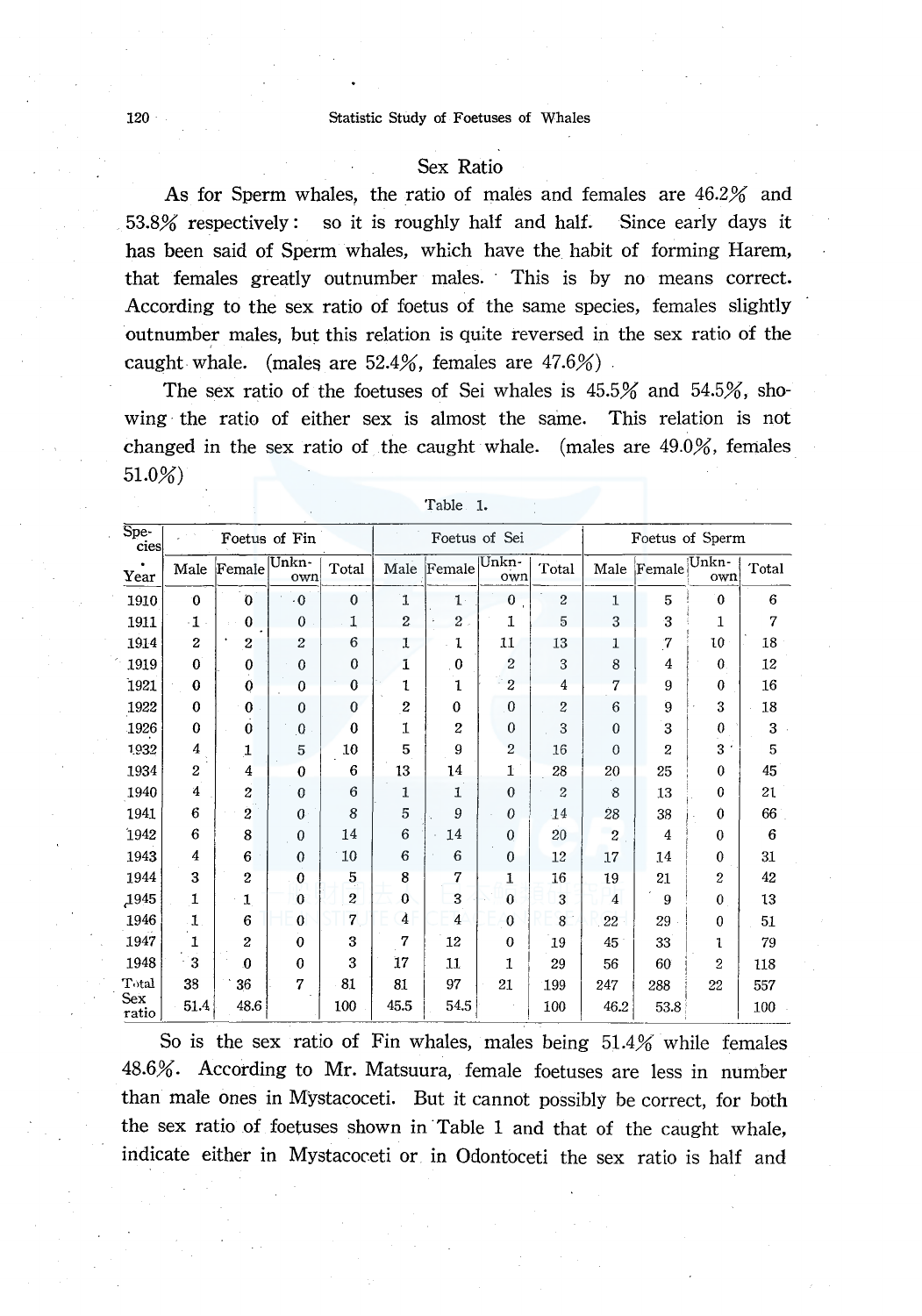half.

# Relation between Pregnancy and Body-length

Fig. 1 shows graphically the numbers of pregnant whales of the species of Sperm, Sei and Fin whales, respectively, according to their body-lengths. For lack of material, we had to omit the observation of pregnancy in other species. As for Fin whales, the minimum size of pregnant whales is 50 feet and the maximum size 71 feet, while the greatest number of pregnant cases, are seen in the body-lengths of 64-66 feet. In Sei whales, the minimum size is 38 feet, the maximum size 56 feet and the peak of pregnancy is formed between 45-50 feet. In Sperm whales, the maximum size, of pregnant animales is 46 feet but females measuring 30-37 feet, especially 32-35 feet are most frequently pregnant. In the adjacent waters of Japan the catch of Sperm whales below 30 feet is prohibited by body-length limitation, while Sperm whales measuring 30 feet are ·already sexually mature and therefore liable to pregnancy. For this reason the minimum size of pregnant of Sperm whales cannot be determined.



In recent years the size of the whales in the catch has been reduced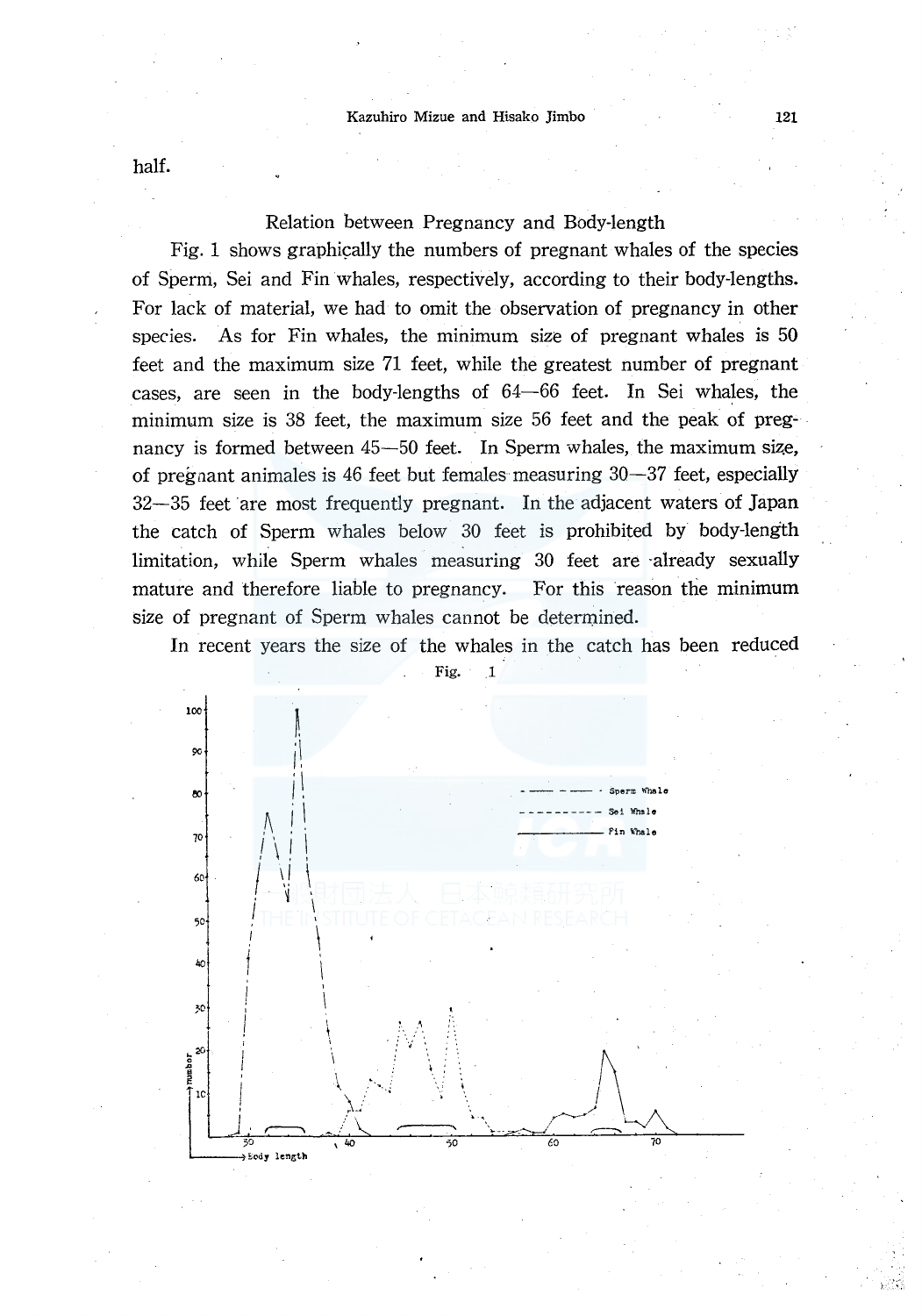as js clearly seen in any body-length frequency curve. So in the stock of whales as they are in the sea, this curve of pregnancy may shift a little to the side of larger sizes.

# Growth Curves

Now we are going to determine the pairing period, the duration of pregnancy, the delivery period and the body-length at delivery according to such species as Fin whales, Sei whales and Sperm whales.

 $(A)$  Regarding Fin whales, Fig. 2 shows coordinate with the transversal axis indicating months and the vertical axis indicating body-lengths of foetuses. The black dots representing the foetuses in our material, are placed on the coordinates according to their size and the time of the catch. Each signs of.  $\mathbb D$  represents an average body-length per ten days. Due to the scantiness of our material, tracing these signs of  $\mathbb O$  would produce too rugged a curve. So we have shown an average body-length per month by small circles, and prepared a growth curve based on them. We have no foetus in our material for the month of November and of December. So

Fig. 2

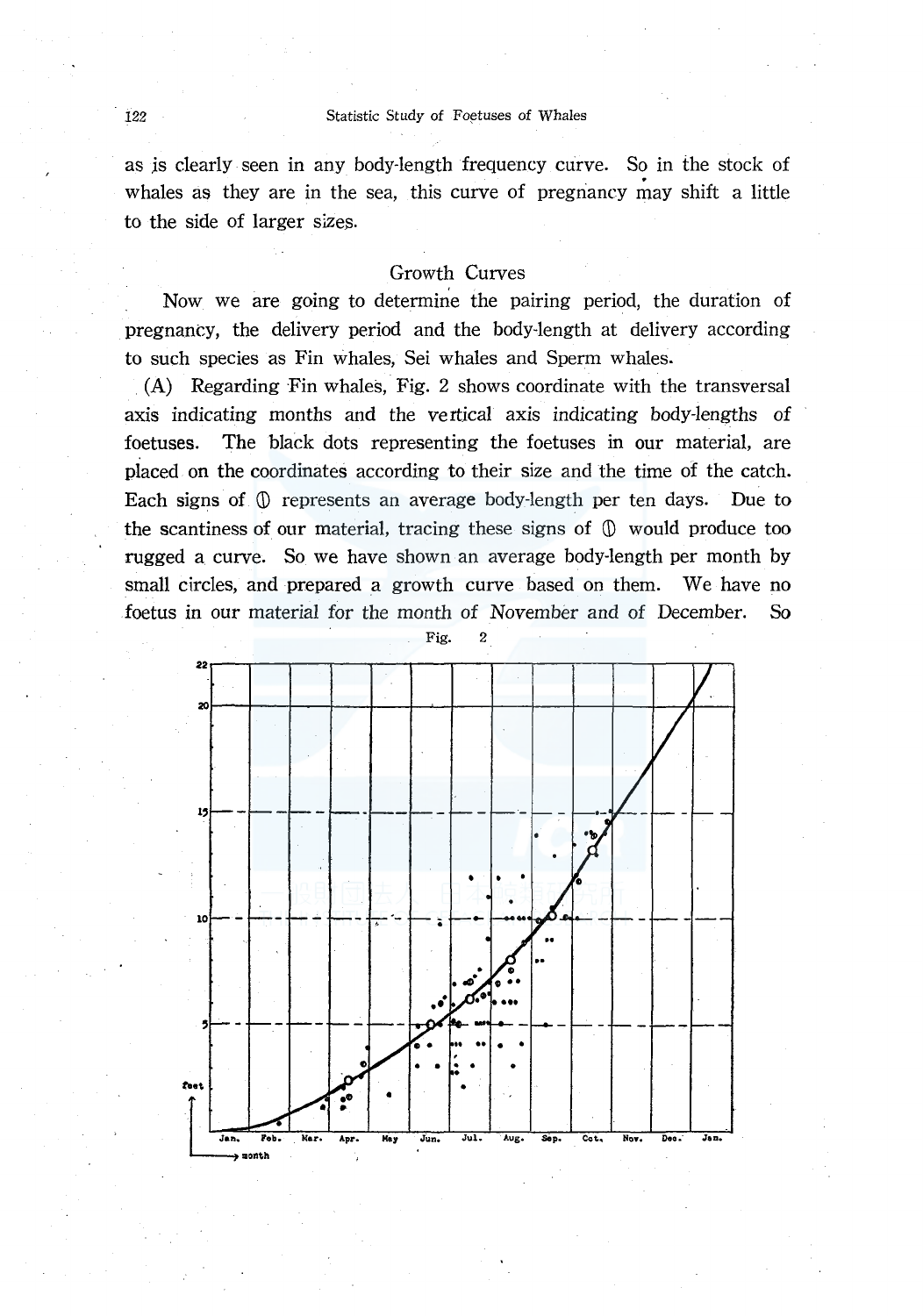#### Kazuhiro Mizue and Hisako Jimbo 123

we are obliged to prolong the growth curve which has already shown a clear tendency by the time it reaches the month of July-so as to complete the year's curve. If we are to apply the body-length of Fin whales at delivery, in the South Semisphere,  $21-22$  feet, determined by Mackintosh & Wheeler and Matthews, to our growth curve, the size will find its place on the curve at the beginning of January next year. The pairing period according to our growth curve comes in January. Therefore, if we are to assume,-and we have some reason to believe,-that the boby-lengths at delivery in both the semispheres are the same, the duration of pregnancy is twelve months and one decade. There is six months' variation in both the periods of pairing and of delivery between the South and the North Semispheres. Our growth curve has roughly two months' breadth.

· (B) The coordinates in Fig. 3 have been prepared in the same way as those of Fin whales, and show the growth of foetuses of Sei whales. The signs of  $\mathbb{O}$  represent average body-lengths per ten days, and the circles those per month. The records of foetuses in the months of March, April and May are exclusively those of the Bonin Islands sea area because there is no foetus found in other sea areas duripg that period. The season for

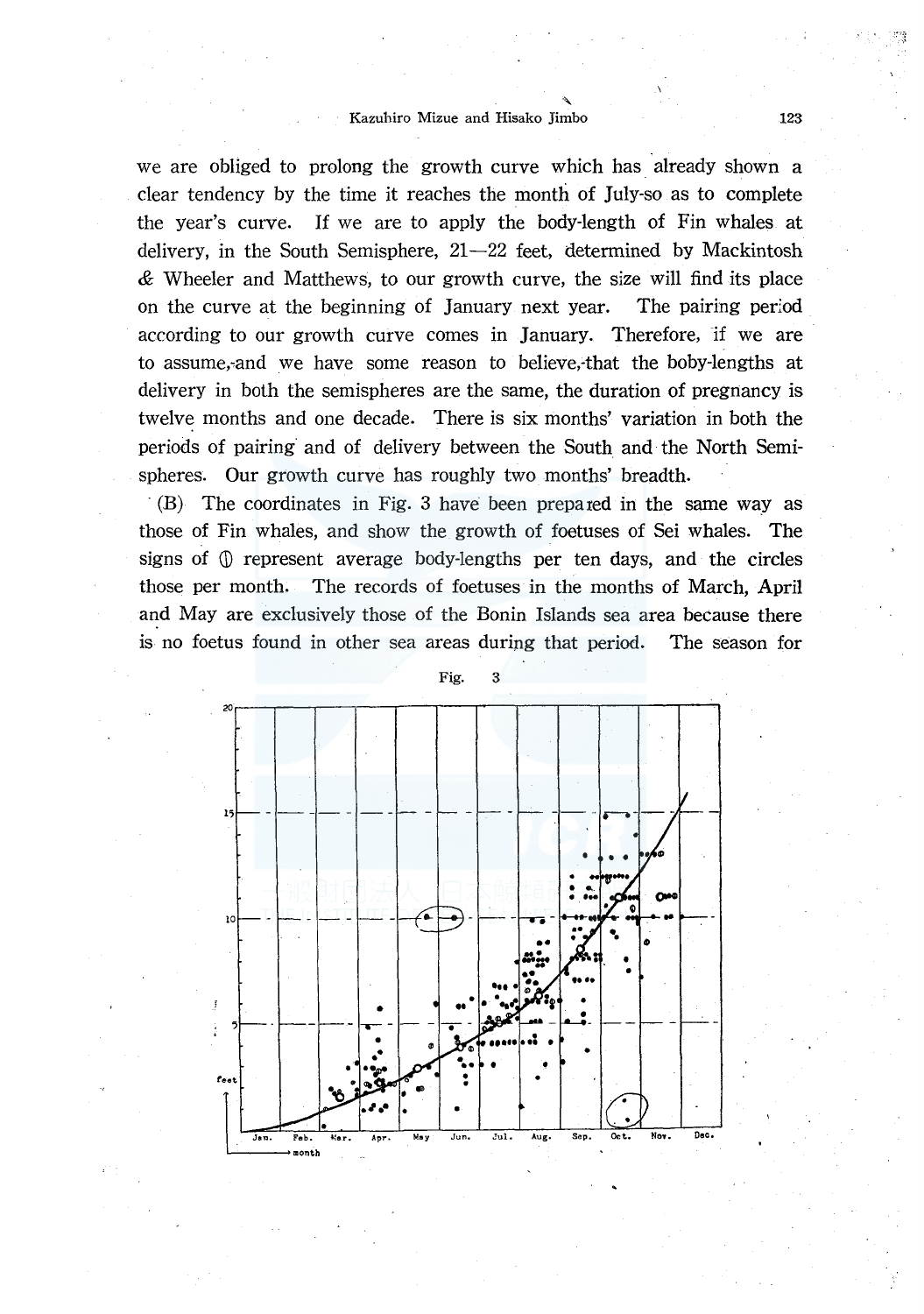Sei whales in the Bonin Islands sea area lasts only these three months and the foetuses found then are still very small in size as is shown in the curve. In July, August and September pregnant whales are captured mainly in the Sanriku sea area, and in October, mainly in the Hokkaidō Pacific sea area. These shifts in seasons and whaling grounds as well as the different growth stages of foetuses of the catch lead us to suppose that the Sei whales in our adjacent waters migrate according to the course and season above mentioned. If we had whaling landstation at the south of the Bonin Islands sea area we should get still amaller foetuses.

During the whaling operations in this season, some marking were discharged in the Bonin Islands sea area. The result of this experiments will clarify the course and the season of migration in several years.

The growth curve of Sei whales was shown in Fig. 3, run smooth upwards as far as the tenth month, after that the dots are hardly traceable . . So we have prolonged the curve already drawn as in the case of Fin whales. According to this curve, foetuses measuring 13 feet are seven in number while those of 14 feet and ot 15 feet number one and two respectively. From this we assume foetuses at delivery measure 14 to 15 feet arid that delivery time is at the end of November. Like Fin whales, Sei whales have their pairing period in January, so that the duration of pregnancy is less than 11 months. Our growth curve of Sei whales has three months' breadth.

Sei whales are to be subdiv:ded into totan whales (there are many designs like the surface. of galvanized iron plate in abdomer.) and Sei whales proper. Totan whales are larger sized and supposed to belong to a Northern stock while Sei whales are of a Southern stock and mostly captured off the coast of Wakayama Prefecture. The differences of these two kinds of Sei whale have been a subject of many d:scussions but not yet put to any morphological investigation. Fig. 3 show four dots placed far apart from the main group. These four foetuses are all found in animals captured off Wakayama Prefecture. This will give rise to the question whether the Sei whales in that neighbouring sea are of different species from that of Totan '\*hales or of the same species taking different course in their migration. The problem will be clarified by the further study of the locality of the catch, of the d:stribtion of body-lengths according to the sea areas and 'by experiments by marking as well as by morphological investigations.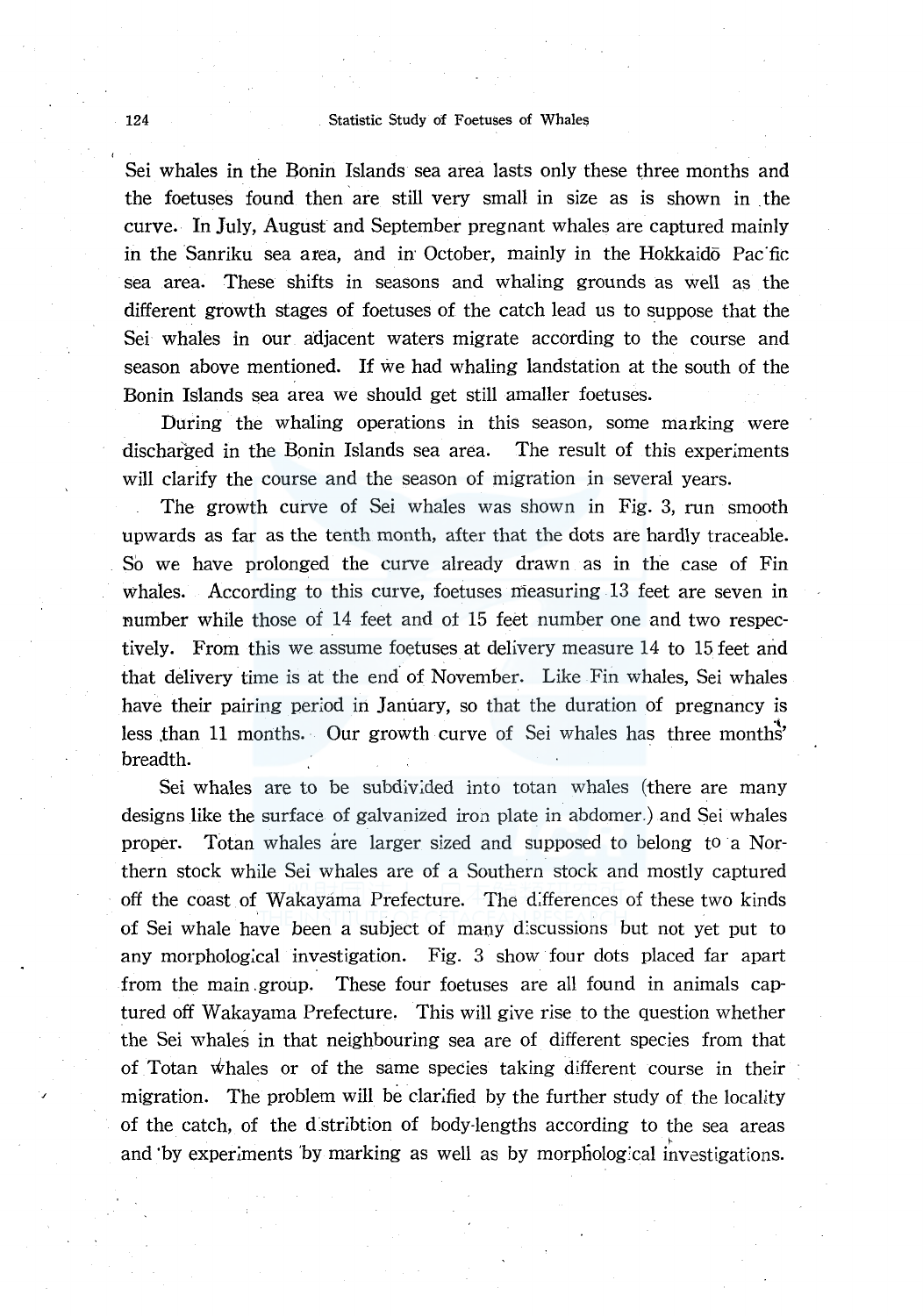(C) In order to ascertain the courses of migration of Sperm whales in the adjacent waters of Japan we marked the locality of the catch of each individual whale on a chart, wh:ch has led us to suppose that Sperm whales in those waters live in several different groups. So we have made our study of their foetuses according to the four different sea areas, the Bonin Islands, the Kinan, the Sanriku and the Hokkaidō-Pacific sea areas. In other respects, the method of our study is the same as in the case of Fin and Sei whales; we have drew the growth curves of the foetuses of Sprem whales by the average body-length per ten days and that per month.

In Fig. 4 you will find a growth curve of foetuses of Sperm whales in the Kinan sea area though the cruve is imperfect for lack of material. The curves in Fig. 5 shows the growth of the foetuses .in the Bonin Islands sea area. The whaling season here lasts only three months, March, April and May, and yet we can dearly discern that foetuses group themselves along the two growth curves. Figs. 6 and 7 show the growth curves of the Sanriku and the Hokkaido-Pacific sea areas respectively, either of which show two groups of foetuses with different tendencies.

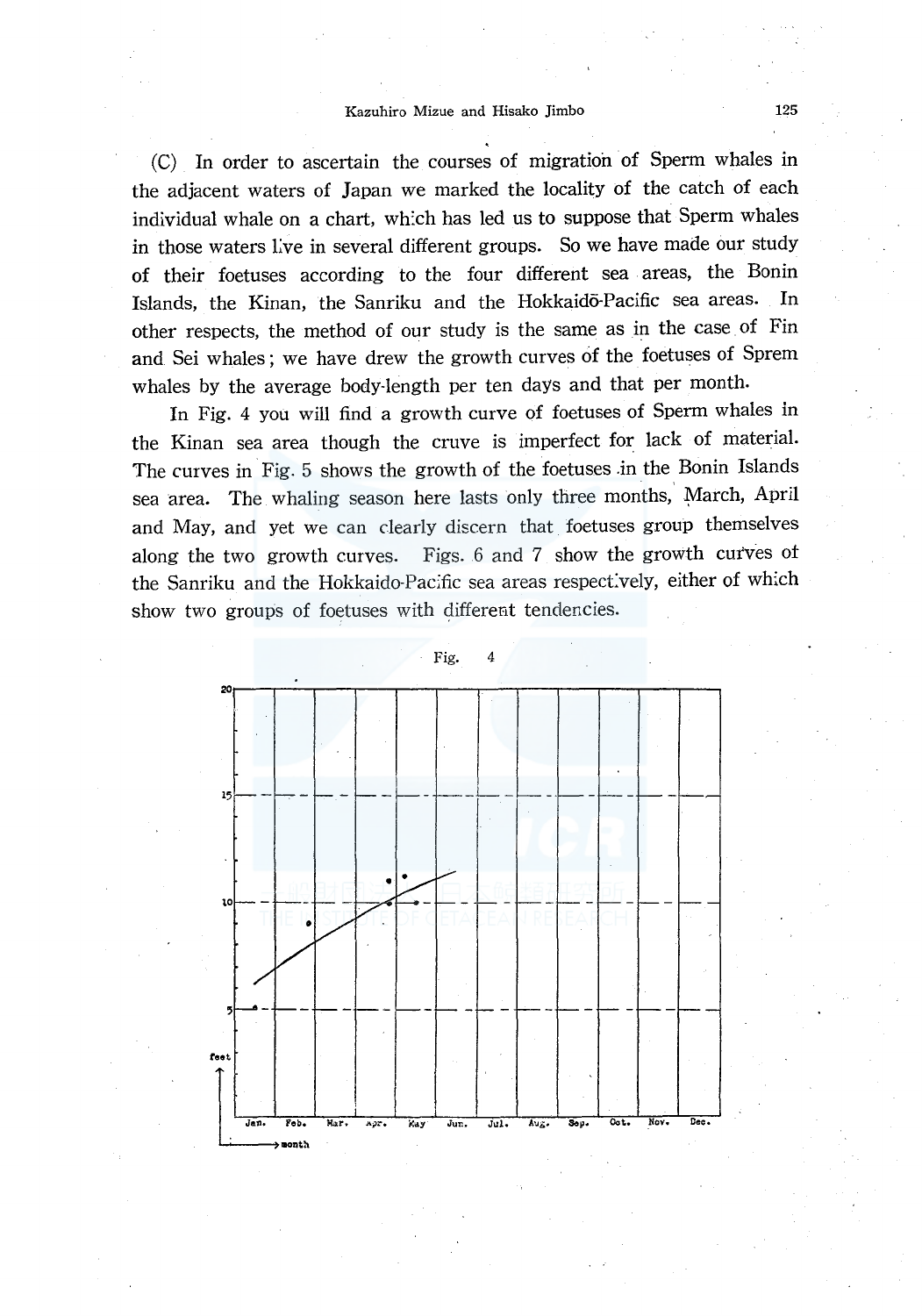,





Jan.  $\rightarrow$  month Aug.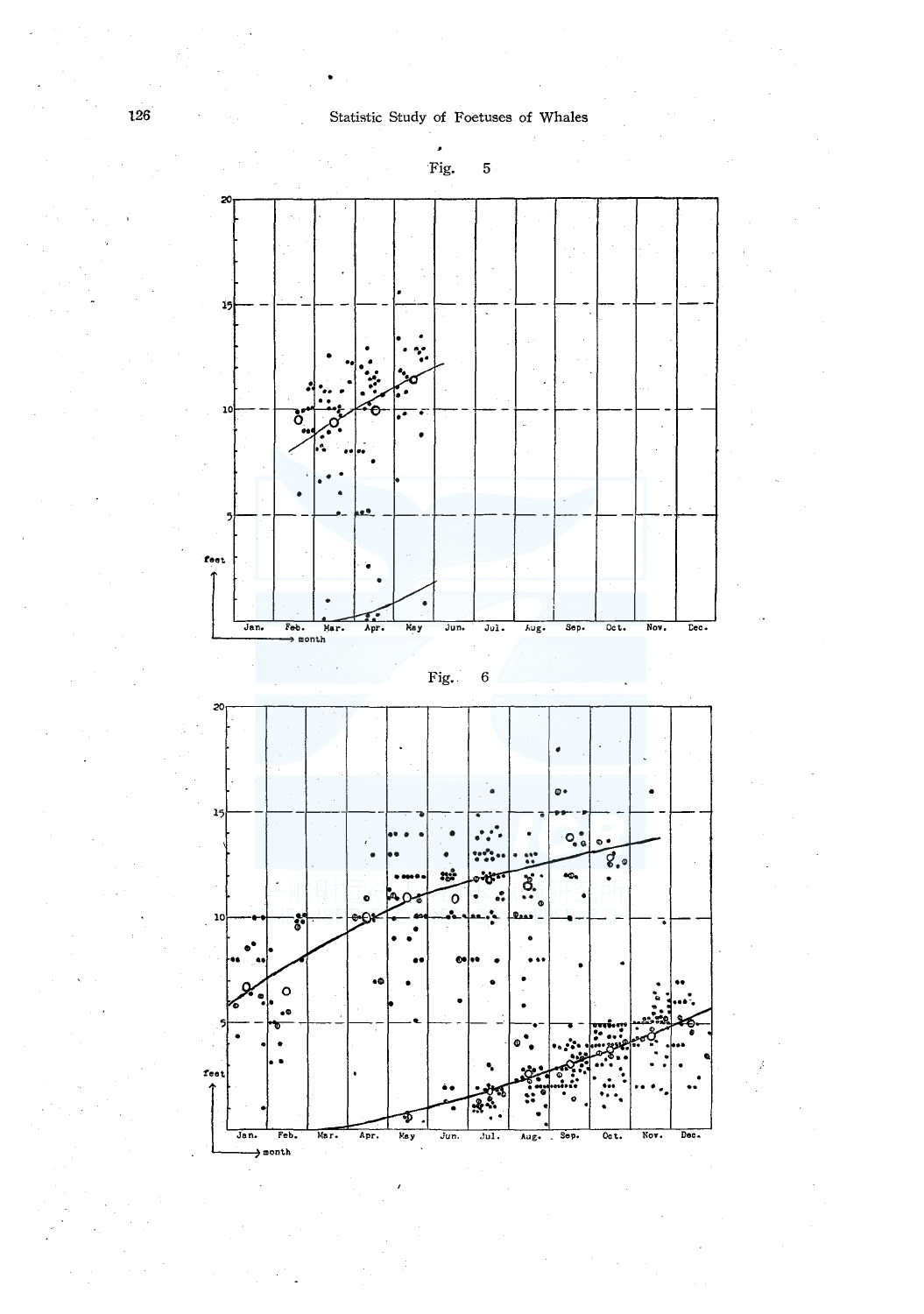

Fig. 7

Comparison of the curves of these four sea areas has proved that there is no variation between the tendencies of each curve. So, upon the combined data of these curves we have formed body-length distribution curves per months. Then tracing the vallegs appearing in the monthly curves, we calssified the foetuses into two groups, upper and lower. We have prepared a growth curve for each group of the foetuses based upon average body-lengths per ten days and per month in the same way as before. When we arrange the curve of the lower group to the left of the *curve*  of the upper one we can complete the growth curve of the foetuses of Sperm whales. (Fig. 8)

According to this curve the pairing period of Sperm whales in our adjacent waters is March. As for the body-length at delivery, Wheeler made a report of a Sperm whale immediately after birth measuring 13.4 feet, captured in the neighbouring waters of Bermuda Island, the Atlantic, in 1933. So did Bennett of the one measuring 14.2 feet in 1840, and reported by Matsuura two measuring 17 feet. Figs 5, 6 and 7, foetuses measuring 13 feet are found in numbers but those of 14 feet are comparatively few while those of 15 feet are rare. From this we assume that the body-length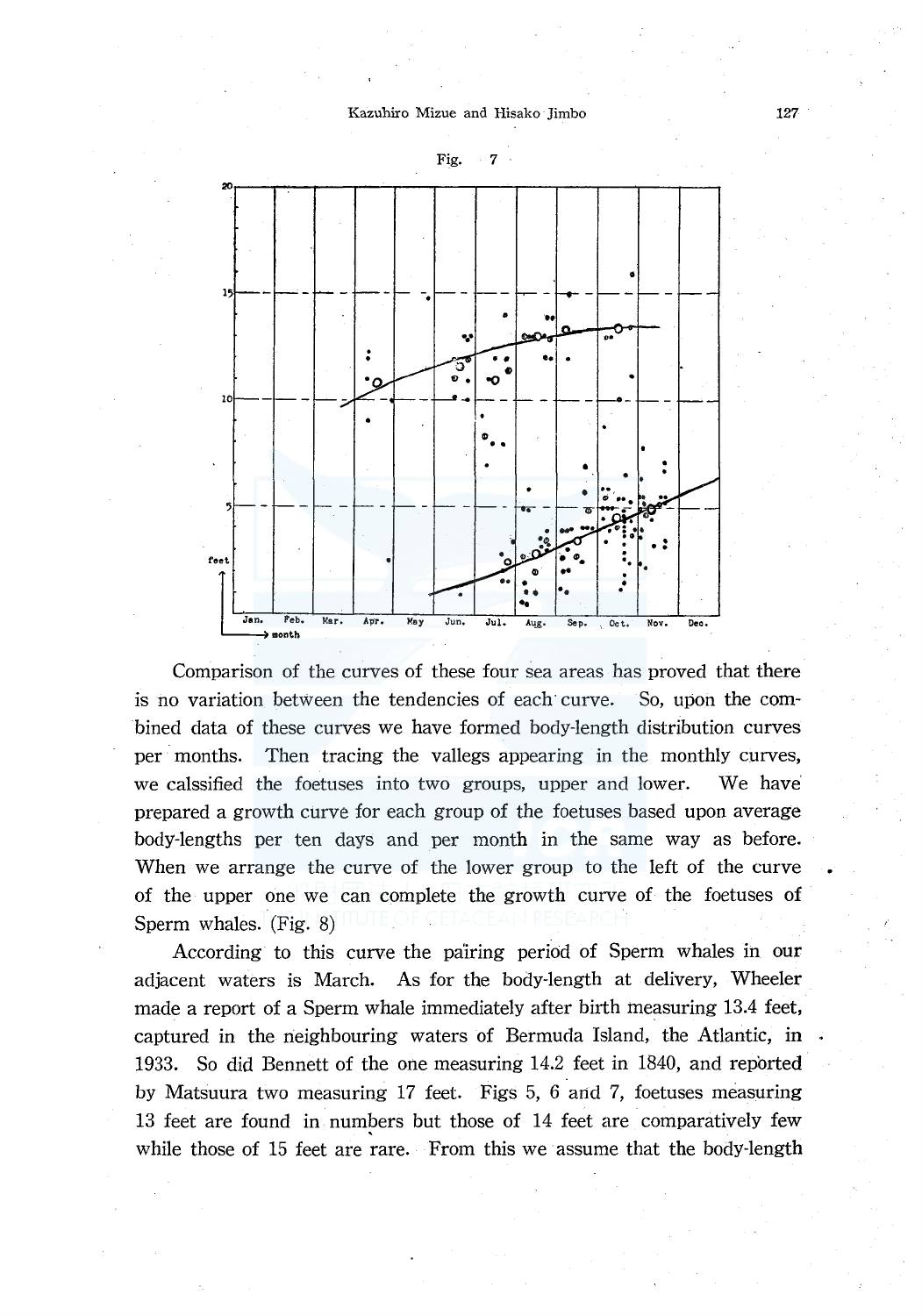'128 Statistic Study of Foetuses of Whales



at delivery is  $14-15$  feet. The growth curve in Fig. 8 shows that the size of. 14-15 feet is attained to at August, so that the delivery time of Sperm whales is to be determined as August. However, this growth curve whose composing members are rather homogeneous at first, grows in breadth and at the time of delivery it has the breadth of two months and a half. So the delivery period of Sperm whales may practically be determined as lasting from the end of July to the beginning of October.

If we are to determine the duration of pregnancy of Sperm whales from the delivery period shown on the curve of the foetuses, which is August, it lasts 17 months. The pairing period of Sperm whales differs from that of Baleen whales by two months, and the duration of pregnancy here determined is much longer than theirs, which naturally brings about a different delivery period.

(D) In this present study, we have determined the pairing period, the duration of pregnancy, the delivery period and the body-length at delivery of Fin whales, Sei whales and Sperm whales. Fig. 9 shows the distribution of the foetuses of Right, Blue and Hump-back whales in our material. The growth curves coincide, with six months' variation, with those of Blue and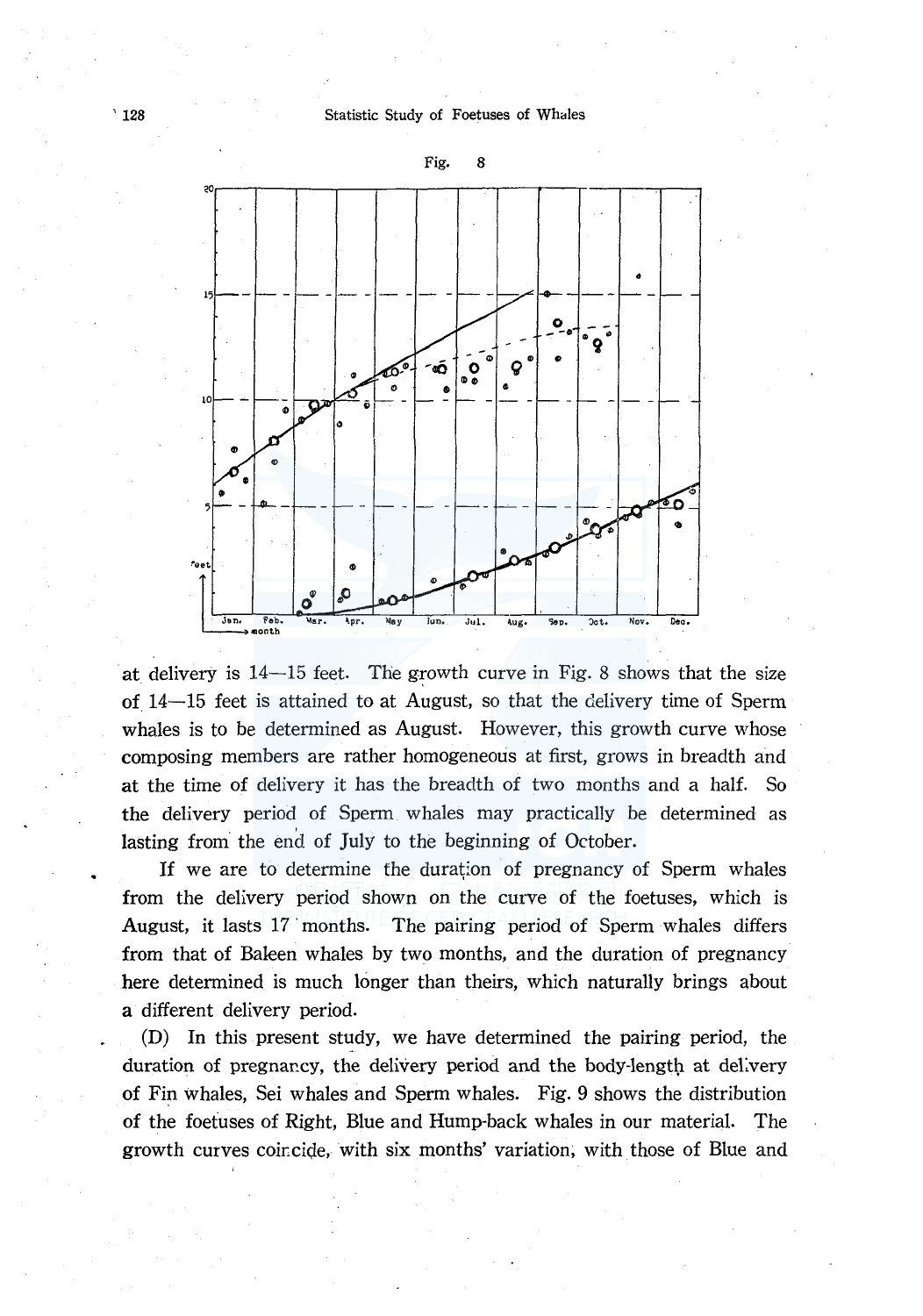Hump-back whales in the Antarctic prepared by Mackintosh  $\&$  Wheeler and Matthews. The pairing period of Baleen whales in the adjacent waters of Japan and perhaps in the North semisphere at large is January.



In Figs. 10, 11 and 12, you will find the seasonal distribution of foetus' body-length of Fin, Sei and Sperm whales in successive eight years.

Fig. 9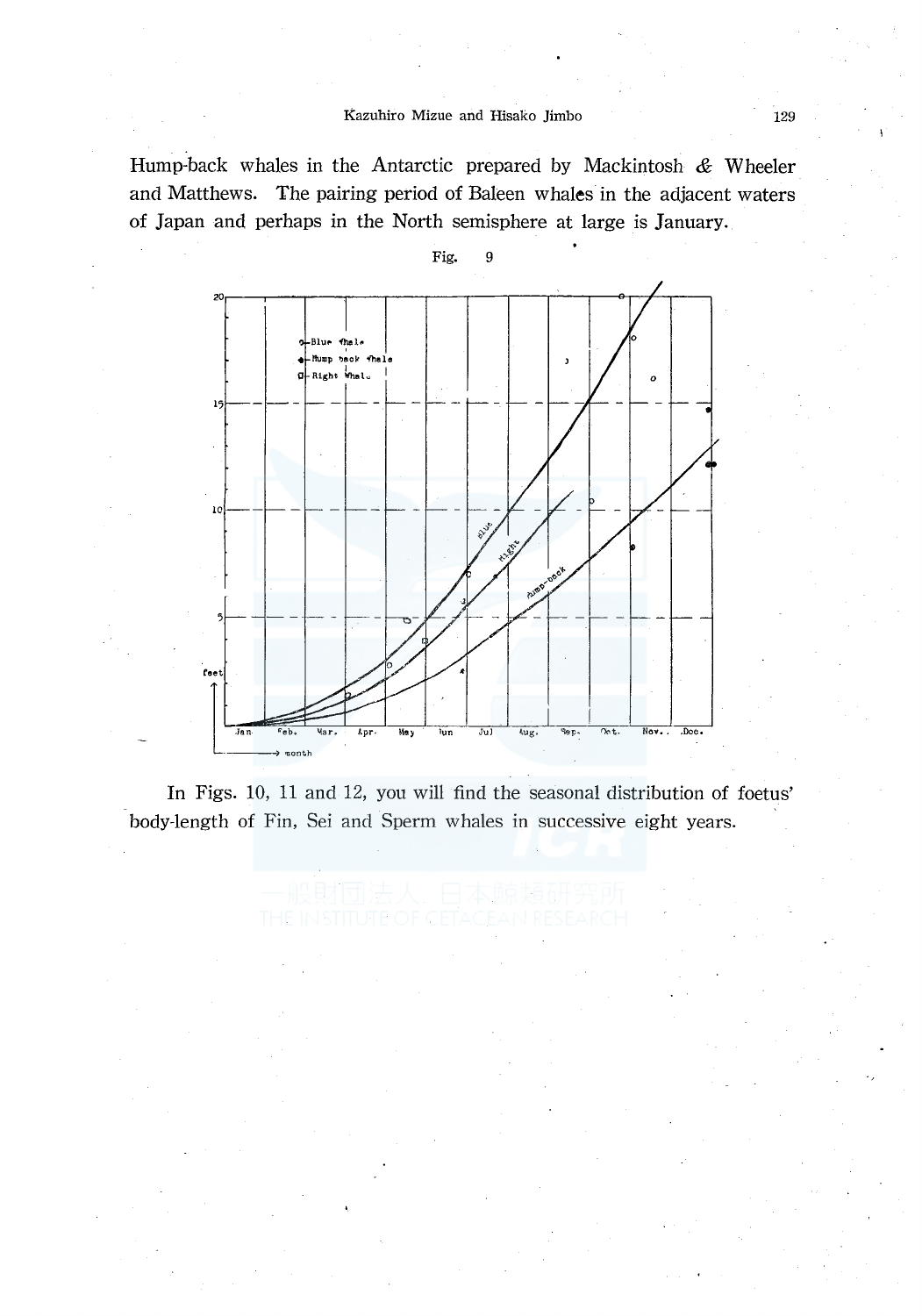



Fig. 11